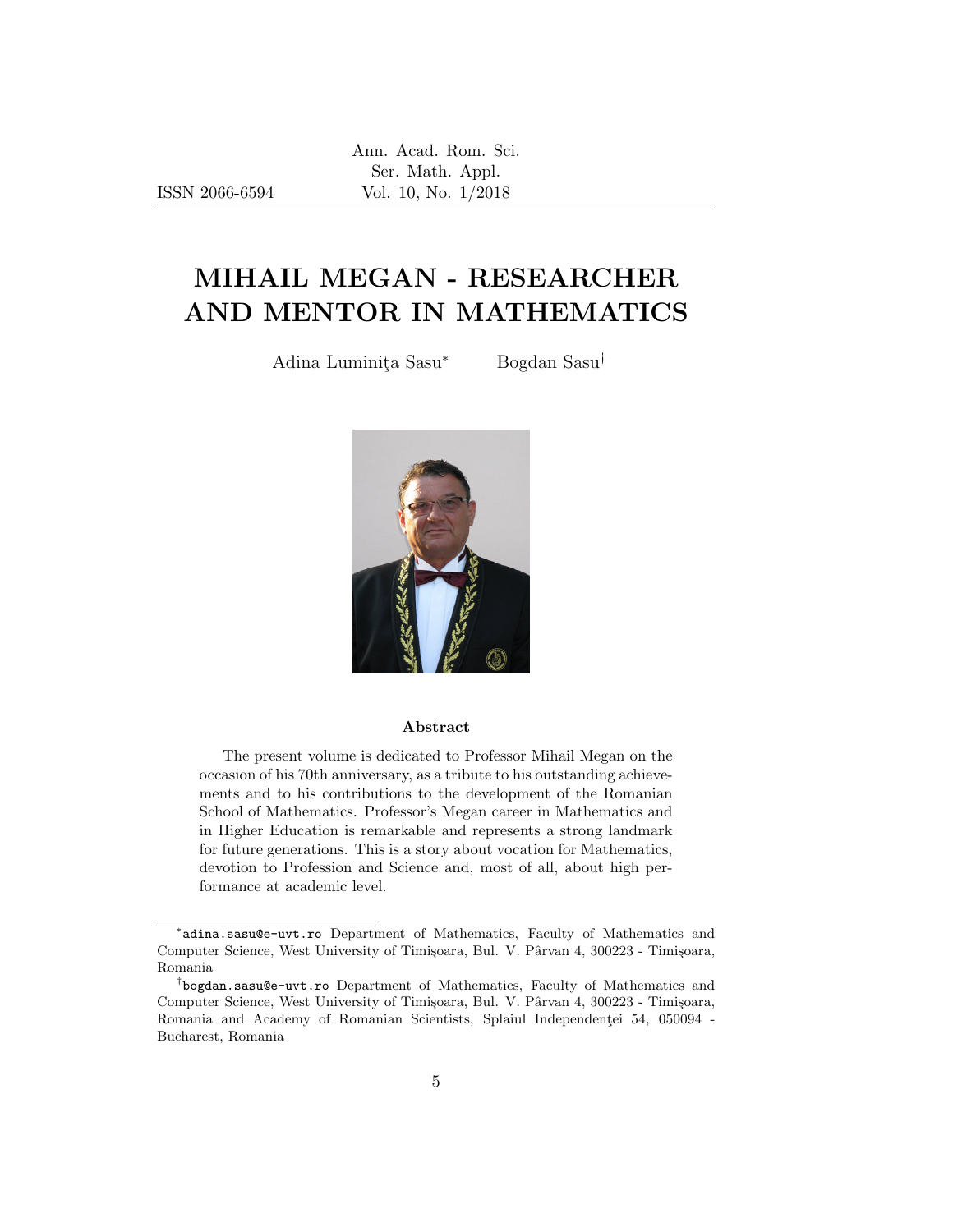Mihail Megan graduated the Faculty of Mathematics-Mechanics from University of Timisoara in 1969 as excellent student with a special passion for Mathematics and a rare talent for solving difficult problems. In the same year, he became Teaching Assistant and started his journey in research by preparing his PhD thesis under the scientific coordination of Professor Mircea Reghis. His PhD thesis entitled *Comportani asimptotice* si controlabilitate la ecuatii diferentiale liniare (Asymptotic Behavior and Controllability of Linear Differential Equations) was defended on December 22, 1977, and represented a first (but major) step in a career devoted to the study of the asymptotic properties of dynamical systems and to the qualitative theory of control systems.

Mihail Megan successfully climbed the stairs of the academic career, being Lecturer (1977-1990), Associate Professor (1990-1992) and Professor (1992-2012). He taught lectures of Mathematical Analysis, Real Analysis, Structures Theory, Convex Analysis, Linear Control Systems, Stability and Control. Professor Megan published 23 lecture notes and collections for students, at the Typography of (West) University of Timisoara, 11 books and collections for students from the faculties of mathematics, in national publishing houses, 13 mathematics books for teachers and college students, at national publishers, and many articles and methodic papers for high school teachers. In particular, two books were devoted to master students, PhD students and postdoctoral students (see [22], [25]). His lecture notes and books devoted to students were excellently written (see e.g. [11]-[13]). Megan's books of Mathematical Analysis, Real Analysis or Topology were masterpieces which supported the individual study of tenths generations of undergraduate students.

Professor Megan has spent all his academic life at Faculty of Mathematics and Computer Science from West University of Timisoara, being a legendary figure of our university. Megan's lectures have been emblematic for Faculty of Mathematics from Timisoara: he gave memorable lectures, he was always very exigent with his students, teaching them the most delicate details of difficult theories. Moreover, he knew how to recruit the best students in his research group.

His students were always fascinated by the accuracy and the elegance of his exposure. It is well known that when we meet a former student of our faculty, in Romania or abroad, his/her first thoughts and memories are about Professor Megan and his lectures. Professor Megan has a very special talent as a teacher and that he has succeeded to turn his students into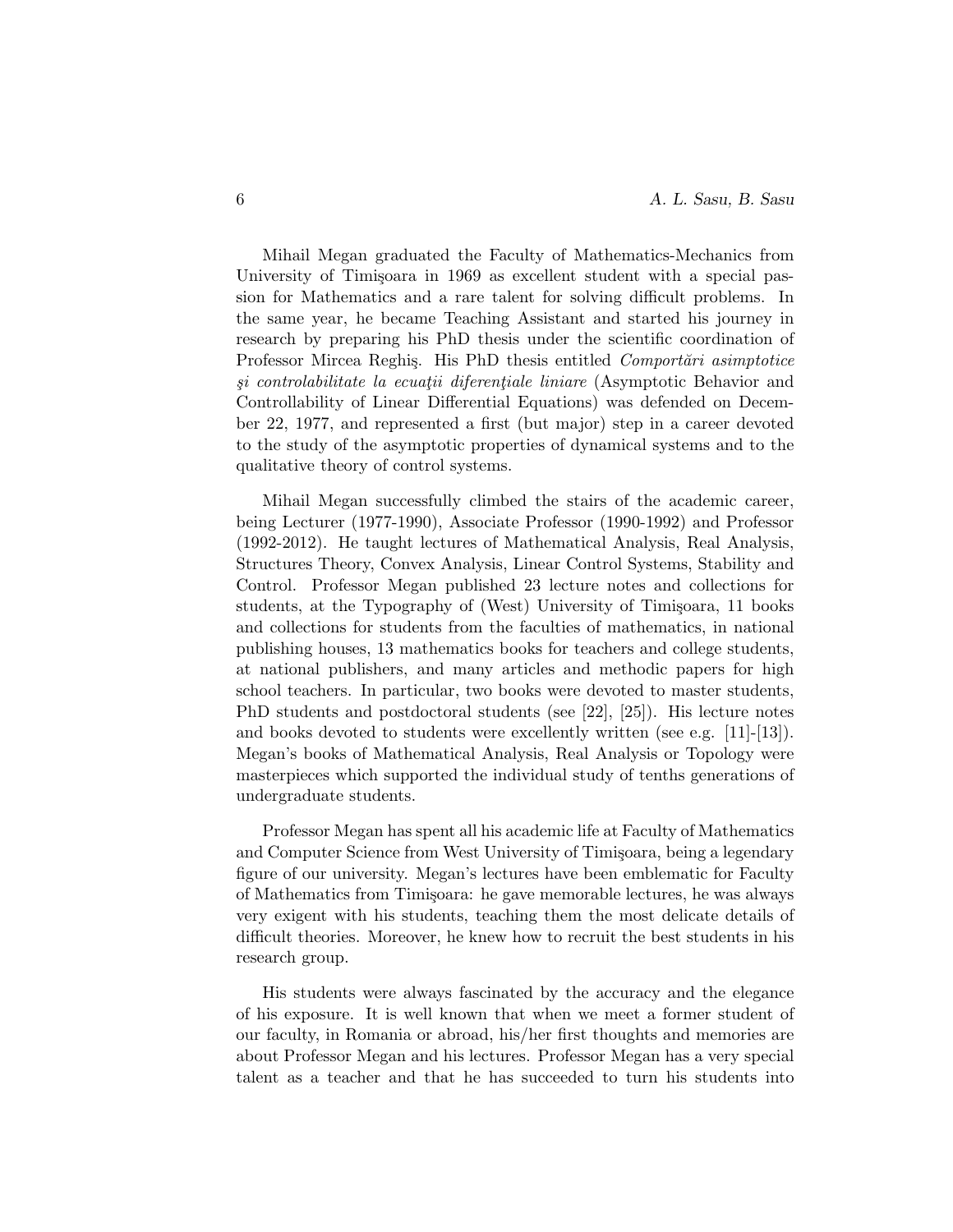disciples, admirers or in modern terms: in fans.

In 1990, Mihail Megan started coordinating PhD theses in Mathematics. Over the past 27 years, more than 35 PhD students successfully finalized their theses under his coordination, two of the PhD theses being in cooperation with universities from France. In his capacity of PhD coordinator, Professor Megan was a mentor not only for his PhD students, but for many gifted mathematicians who joined his research group.

Professor Megan was invited in more than 45 PhD Commissions and he was member in 7 Habilitation Commissions. He was invited in more than 45 commissions for evaluating the candidates for permanent positions of Associate Professor and Professor at public universities from Timișoara, Cluj-Napoca, Bucharest, Iași and Craiova.

His research activity is remarkable, being internationally recognized and appreciated within some of the most prestigious research groups activating in dynamical systems and in control theory. Megan's major research interests are devoted to the qualitative theory of dynamical systems in infinite dimensional spaces, control theory and inequalities theory. He published over 180 papers in pure and applied mathematics (55 of them can be found on Web of Science - Clarivate Analytics), cumulating hundreds of citations in prestigious publications worldwide. The impact of his research is certified also by the fact that his works were cited by L. Barreira, E. Braverman, C. Chicone, R. Conti, R. Curtain, D. Hinrichsen, A. Ilchmann, J. Klamka, S. G. Krein, Y. Latushkin, H. Leiva, K. Lu, T. Naito, K. J. Palmer, L. Pandolfi, C. Pötzsche, A. J. Pritchard, C. Valls, J. Zabczyk, W. Zhang.

Megan's early mathematical career debuted with some significant results in control theory, which established various connections between stability behaviours and controllability properties of systems (see [3], [6]-[9] and the references therein). One of his famous results was obtained for autonomous control systems in Hilbert spaces (see [6]). Mainly, the central result states that if the homogeneous part of the control system is described by the infinitesimal generator of a  $C_0$ -group, then the complete stabilizability of the system is a sufficient condition for its exact controllability. Megan's theorem was extended for autonomous systems in reflexive Banach spaces by Zabczyk in [34] (see also [35]) and respectively by Przyluski in [32] - the last article being published in the prestigious International Journal of Control. Control theory remained after years one of his greatest passions and Megan used many times the control techniques to investigate various asymptotic properties of evolution equations and dynamical systems (see e.g. [14], [17]-[20],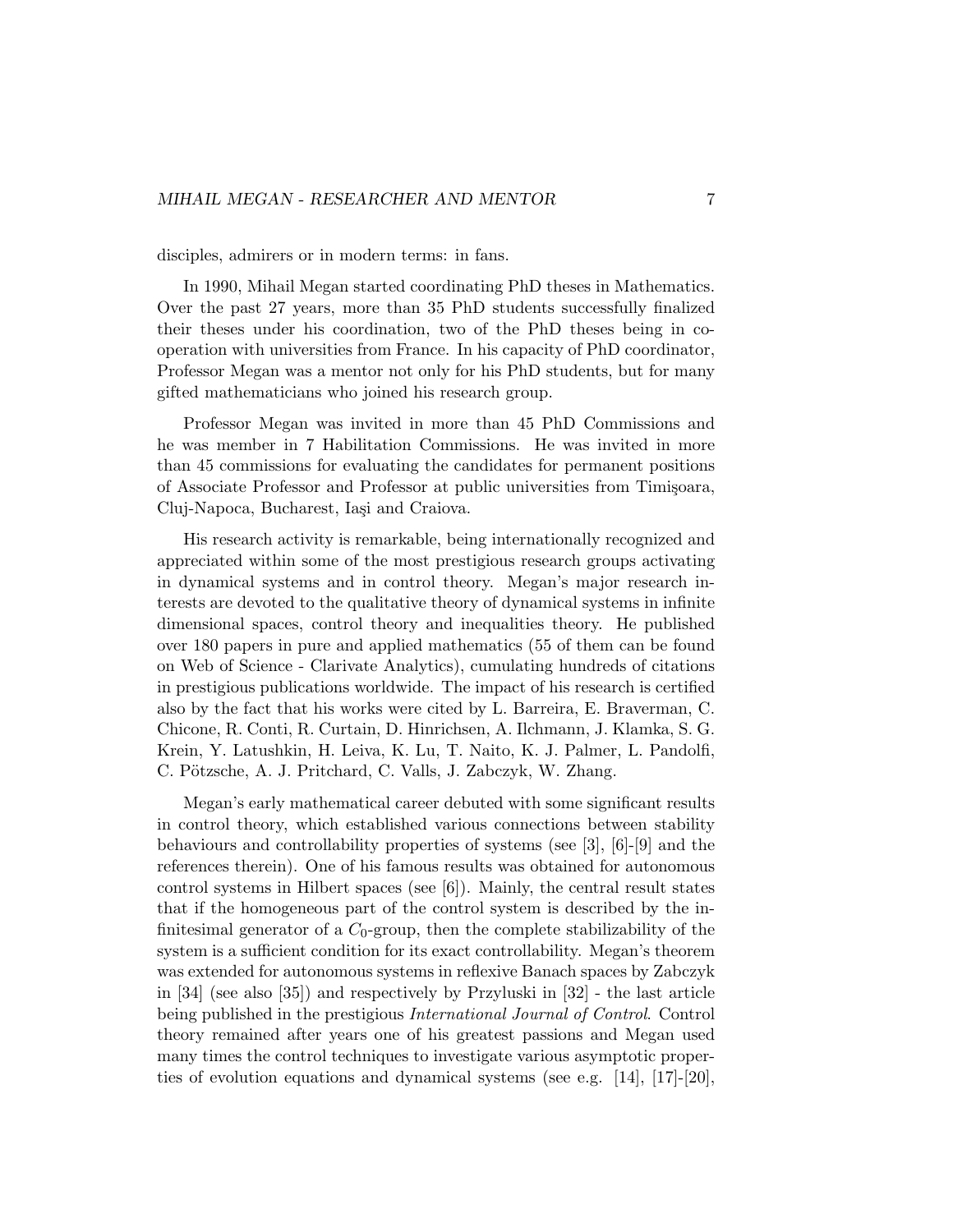[23] and the references therein).

A substantial part of Megan's work was devoted to stability properties of dynamical systems. These topics were treated from various points of view, among the most significant being the following methods: Perron type techniques (see [17]), the use of diverse trajectories and functionals on function spaces (see [15], [16]), Datko type methods and Rolewicz-Zabczyk techniques (see [4], [26], [30], [33]), nonuniform approaches (see [29]). A beautiful part of his research studies was focused on instability and expansiveness properties of dynamical systems; for those studies Megan implemented inedit methods, pointing out that instability and expansiveness had to be treated distinctly and with different techniques compared with those used in the stability case (see [16], [20], [21], [24], [31]).

One of the most fascinating class of properties of dynamical systems is represented by the dichotomic behaviours. This is a very interesting area in the field of the asymptotic properties of dynamical systems, whose study requires complex techniques of functional analysis, spectral theory, control methods, bifurcation theory and not only. A representative segment of Megan's work was devoted to the study of various dichotomy properties in the uniform setting (see [5], [18], [19], [23]) and also to the investigation of nonuniform concepts of exponential dichotomy (see  $[1], [2], [10], [14]$ ). A true challenge was to investigate the properties related to the exponential trichotomy and respectively to the exponential splitting of dynamical systems (see e.g. [28] and [27] and the references therein). Actually, regarding his research activity, it is clear that the work of Professor Megan is an entire collection of new challenges and proves a continuous interest in new and interesting open problems.

Professor Megan attended more than 45 international conferences in Romania and abroad and he participated at more than 50 national conferences, where he disseminated his results obtained as unique author or in collaboration. He was invited at various research visits among we mention those from Varna (Bulgaria, 1977), Katowice and Warsaw (Poland, 1978), Oran (Algeria, 1985), Bordeaux (France, 1996), Madrid (Spain, 1996), Lyon (France, 2003), Clermont Ferrand (France, 2005), Trento (Italy, 2006), Nisa (France, 2013), Covilho (Portugal, 2016). Professor Megan is a very active researcher, always ready to learn and to study new topics, he has a special talent to "contaminate" his collaborators with his passion for Mathematics and with his enthusiasm in discovering new research topics and solving new problems.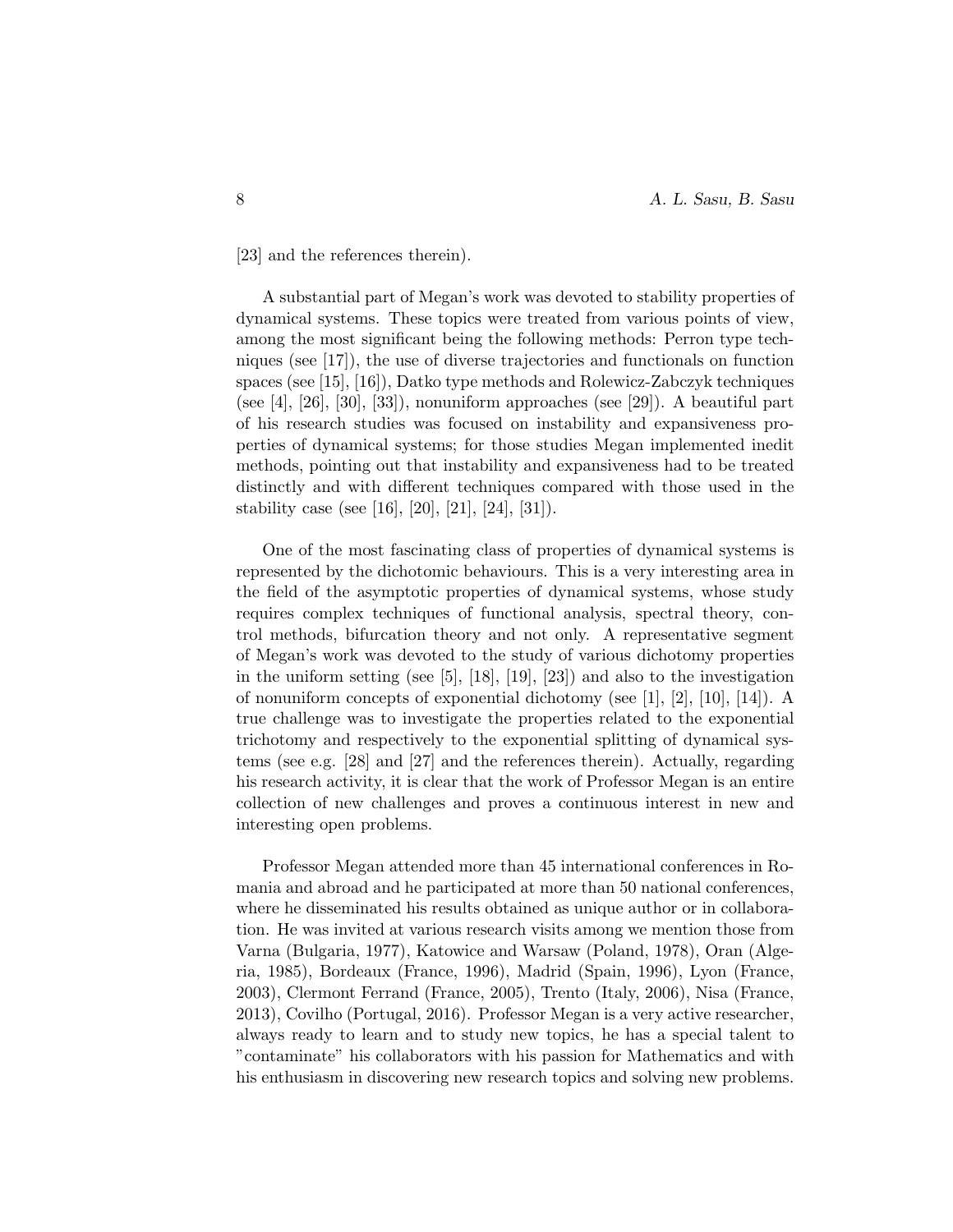In this spirit, in 1994, Mihail Megan founded The Seminar of Mathematical Analysis and Applications in Control Theory. Since 1994, Professor Megan leaded this seminar, which is organized each Monday, bringing together novices and experts, colleagues and disciples, friends and collaborators from Romania and from abroad. The seminar is a "fixed point" of the academic activity at Department of Mathematics from West University of Timisoara, being a model of team work, friendship, collaboration. Each Monday morning, Professor Megan is right there, in the seminar room, always surrounded by raising stars in Mathematics: PhD students and master students. It is impossible not to be amazed by the energy created around him and by his joy to share ideas with his younger collaborators.

Professor Megan was a member of the Research Center in Analysis and Geometry from West University of Timișoara (2004-2010). He is a member of the Research Center in Qualitative Theory of Systems with Applications in Control Problems (2010-present). The Seminar leaded by Professor Megan is one of the flagships of the Research Center and is the place where he continues day by day to create fascination among his students and to discover new talents in Mathematics, with great enthusiasm and passion for research.

Professor Mihail Megan was deeply involved in the leading structures of the university, having a relentless energy in supporting the development of the faculty and of the university. He was Vice Dean of the Faculty of Natural Sciences from University of Timișoara from 1981 to 1990. From 1996 to 2004 Mihail Megan was the Dean of the Faculty of Mathematics from West University of Timisoara. In 2004 he became Vice Rector in charge with the academic curricula and served university's major projects from this position until 2008. From 2008 to 2012 he was the Director of Department of Mathematics from Faculty of Mathematics and Computer Science. He was respected in the academic community for his progressiveminded leadership and for the ascendant evolution of our faculty, under his coordination.

Professor Megan represented West University of Timisoara at national level with great devotion. He was a member of the Commission of Mathematics and Natural Sciences of The National Research Council in Higher Education (Romanian acronym: CNCSIS) from 1997 to 2006. He was a member of the Commission of Mathematics within CNATDCU (The National Council for Attestation of Academic Titles, Diplomas and Certificates) at Ministry of National Education and Scientific Research in the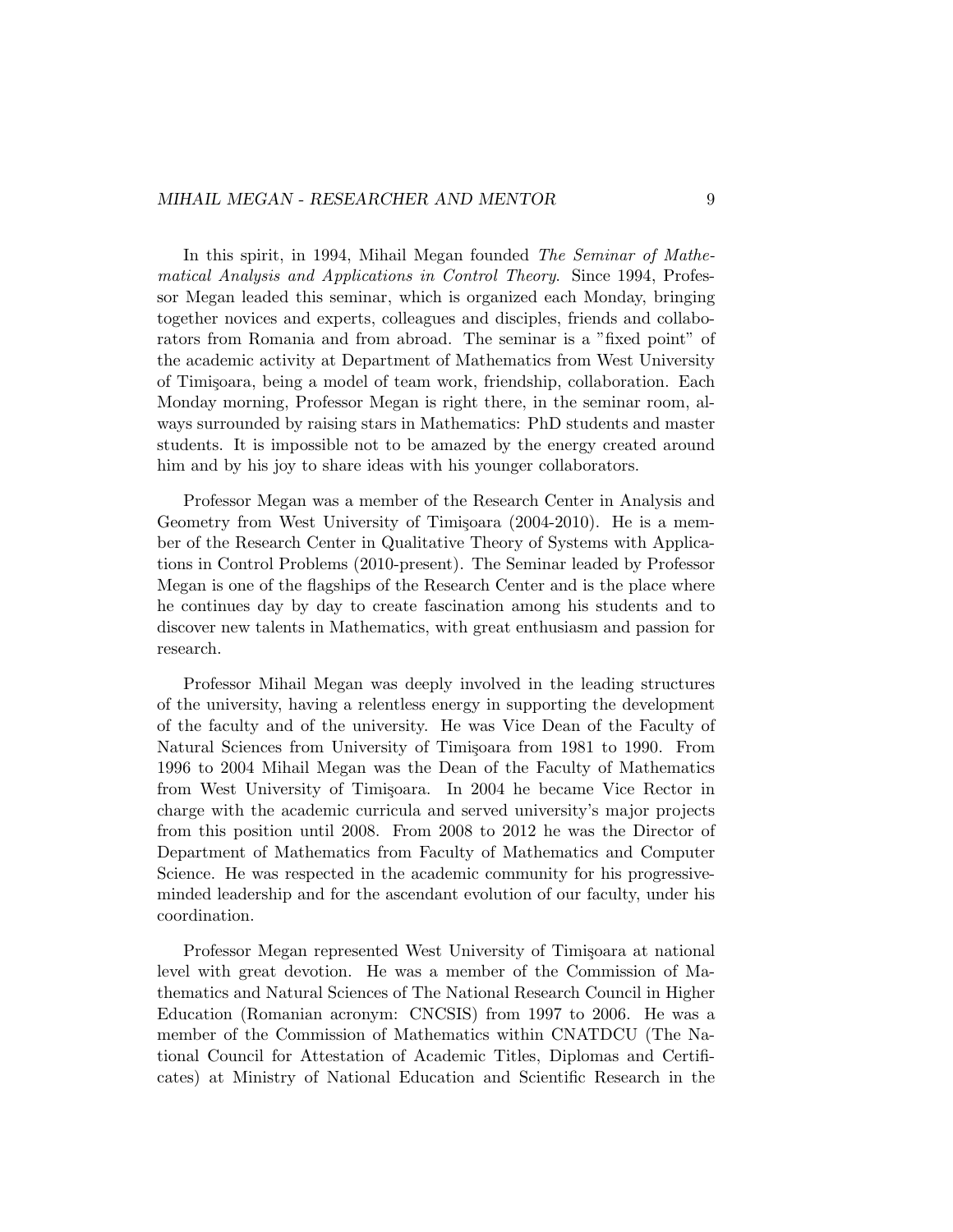period 2013-2016. Since 2006, Professor Megan is a member of the Commission of Permanent Experts, Section Exact Sciences and Natural Sciences within Romanian Agency for Quality Assurance in Higher Education (Romanian acronym: ARACIS). For more than a decade numerous Romanian institutions and a large number of study programs have benefited from the expertise offered by Professor Megan.

Professor Megan was project leader/principal investigator at 3 research grants (CNCSIS projects type A) in the periods 1999-2001, 2002-2004, 2005- 2007, at one "PN-II-IDEI" project in the period 2009-2011 and respectively he was in charge on behalf of the West University of Timisoara for one "POSDRU" type project.

Professor Mihail Megan is a titular member of the Academy of Romanian Scientists (Romanian acronym: AOSR), Section Mathematics, since 2007. He is also a member of the Romanian Mathematical Society (Romanian acronym: SSMR) since 1970, receiving "The Excellence Diploma of Romanian Mathematical Society" in 2006 and The Jubilee Medal "Centenary of Romanian Mathematical Society" in 2010. The Eight National Conference on Mathematical Analysis and Applications (CAMA 2006) was organized in honour of Professor Megan on the occasion of his 60th anniversary.

In recognition of his achievements, in the past 25 years, Professor Megan was honoured with many awards and distinctions, among we mention: The Silver Medal on the occasion of 100 years of existence of Mathematics Gazette (in Romanian: Gazeta Matematică) in 1995 and the Diploma "110 years of publication of Mathematics Gazette" in 2005, the Honorary Diploma with Golden Medal on the occasion of the 65th anniversary of West University of Timișoara. The most important distinction is the one received from Babeş-Bolyai University in Cluj-Napoca: the title *Profesor Honoris Causa* of Babeş-Bolyai University, awarded in March 2017.

Professor Megan has had a very active editorial activity. In 1994 he founded and became the Editor of the preprint series: Seminar of Mathematical Analysis and Applications in Control Theory from West University of Timi¸soara. He was a member of the Editorial Boards of the following journals: Annals of West University of Timisoara - Mathematics and Computer Science, Annals of the Academy of Romanian Scientists - Series on Mathematics and Its Applications, Studia Mathematica, Carpathian Journal of Mathematics, Journal of Advanced Mathematical Studies, Didactica Matematica (University of Bucharest), Annals of University of Craiova, Annals of the Tiberiu Popoviciu Seminar of Functional Equations, Approxi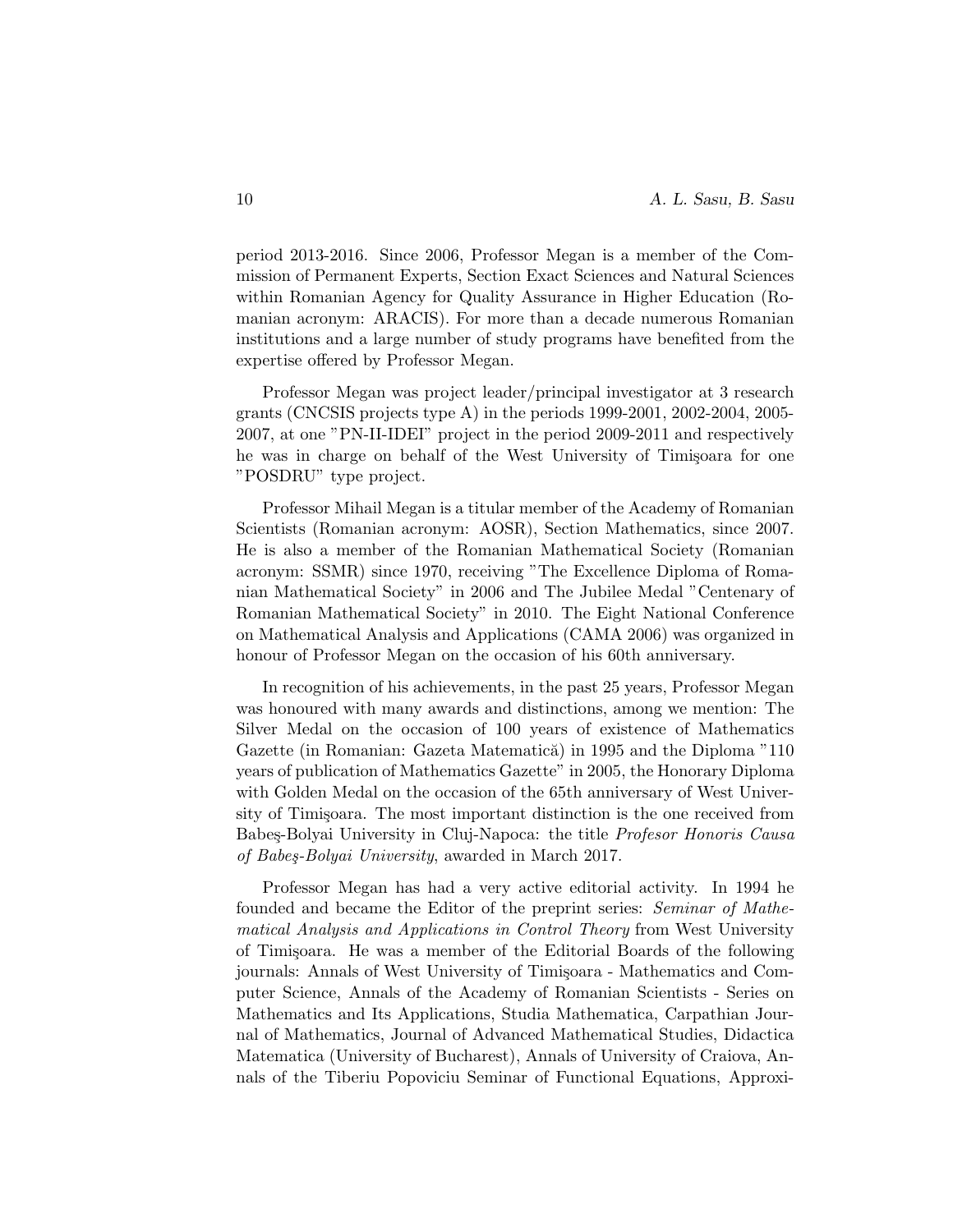mation and Convexity. He acted as referee for many prestigious journals in the areas of mathematical analysis, differential equations, dynamical systems and control theory. Professor Megan was a member of the scientific committee of important international and national conferences over the past 40 years, answering with great enthusiasm each time he was invited to join a scientific board.

Starting with 2012, Mihail Megan is Professor Emeritus at West University of Timișoara. Every day, with tenacity and joy, Professor Megan keeps following his ideals, pursuing his dreams and accomplishing his mathematical projects at Department of Mathematics from Faculty of Mathematics and Computer Science and also within the Research Center in Qualitative Theory of Systems with Applications in Control Problems. He continues to enrich the lives of his collaborators, of his friends, of his students and of anyone who works with him. Megan's charisma as mathematician, his energy as researcher, his special enthusiasm as mentor attract more and more disciples every year and maintain them on his mathematical orbit forever.

Through his notable professional activity carried on over more than 48 years, through his hard work and his remarkable achievements, through his creative spirit and his endless energy to convert ideas into results, through his love for Mathematics, Professor Megan remains for all of us and for the next generations, an excellent Researcher and very special Mentor, and most of all the creator and the supporter of a strong School of Mathematics at West University of Timisoara.

## References

- [1] M. G. Babutia, M. Megan, Nonuniform exponential dichotomy for discrete dynamical systems in Banach spaces, Mediterr. J. Math. 13 (2016), 1653-1667.
- [2] J. G. A. Bento, N. Lupa, M. Megan, C. M. Silva, Integral conditions for nonuniform  $\mu$ -dichotomy on the half-line, Discrete Contin. Dyn. Syst. Ser. B 22 (2017), 3063–3077.
- [3] V. Hiriş, M. Megan, Remarks on hyperstability of infinite-dimensional systems, Internat. J. Control 35 (1982), 739-747.
- [4] N. Lupa, M. Megan, I. L. Popa, On weak exponential stability of evolution operators in Banach spaces, Nonlinear Anal. 73 (2010), 2445-2450.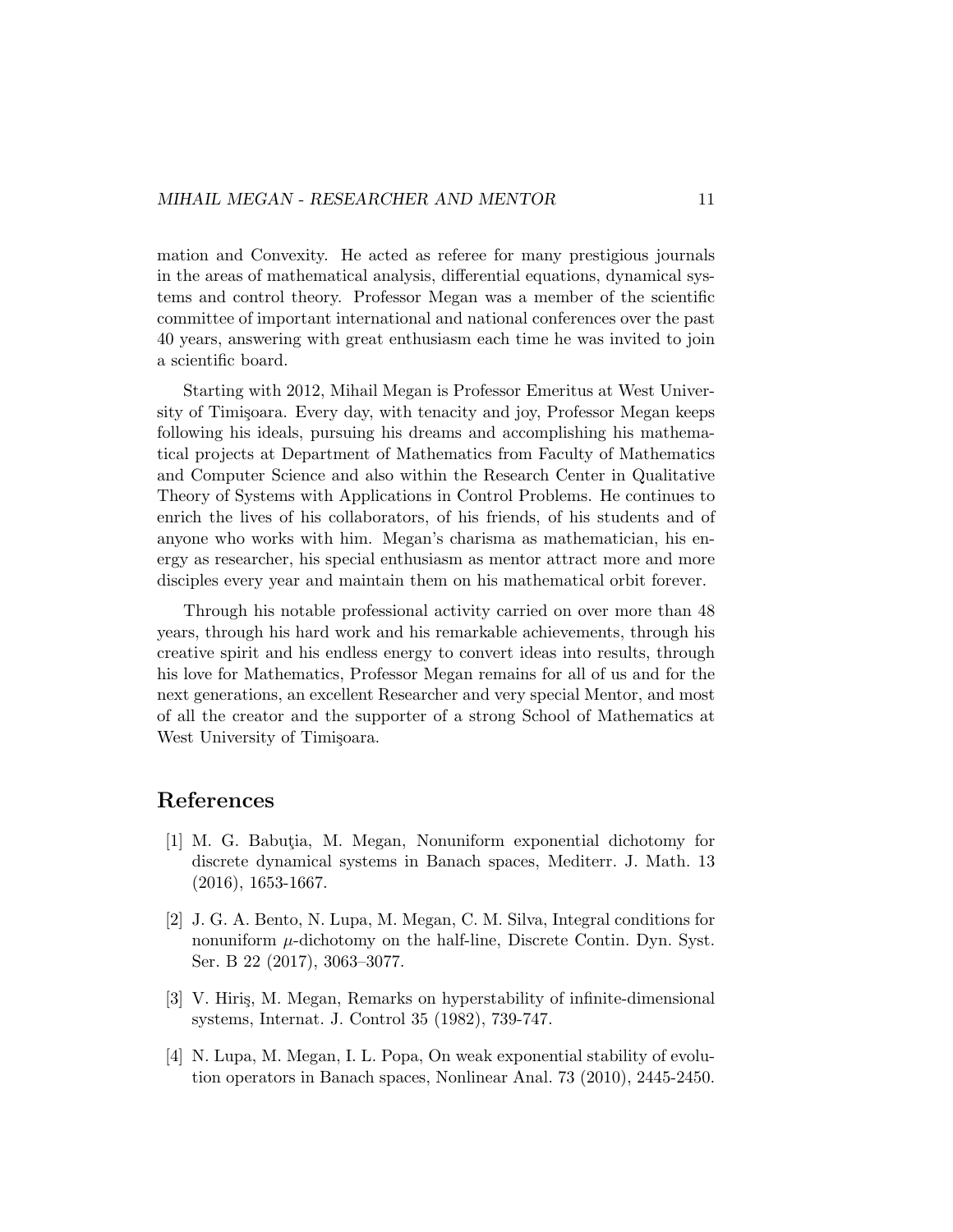- [5] N. Lupa, M. Megan, Exponential dichotomies of evolution operators in Banach spaces, Monatsh. Math. 174 (2014), 265-284.
- [6] M. Megan, On the stabilizability and controllability of linear dissipative systems in Hilbert spaces, Sem. Ec. Funct. Univ. Timișoara 32 (1975), 1-15.
- [7] M. Megan, V. Hiris, Hyperstability of linear control systems in Hilbert spaces, Internat. J. Control 32 (1980), 63-72.
- [8] M. Megan, Hyperstability of control evolution processes in Hilbert spaces, Internat. J. Control 45 (1987), 2133-2145.
- $[9]$  M. Megan, Propriétés qualitatives des systèmes lineaires contrôlés dans les espaces de dimension infinie, Colectia Monografii Matematice, Universitatea din Timișoara 32 (1988).
- [10] M. Megan, On (h,k)-dichotomy of evolution operators in Banach spaces, Dynam. Systems Appl. 5 (1996), 189-196.
- [11] M. Megan, Bazele Analizei Matematice vol. I, Editura Eurobit 1996.
- [12] M. Megan, Bazele Analizei Matematice vol. II, Editura Eurobit 1997.
- [13] M. Megan, Bazele Analizei Matematice vol. III, Editura Eurobit 1998.
- [14] M. Megan, B. Sasu, A. L. Sasu, On nonuniform exponential dichotomy of evolution operators in Banach spaces, Integral Equations Operator Theory 44 (2002), 71-78.
- [15] M. Megan, A. L. Sasu, B. Sasu, On uniform exponential stability of linear skew-product semiflows in Banach spaces, Bull. Belg. Math. Soc. Simon Stevin 9 (2002), 143-154.
- [16] M. Megan, A. L. Sasu, B. Sasu, A. Pogan, Exponential stability and unstability of semigroups of linears operators in Banach spaces, Math. Inequal. Appl. 5 (2002), 557-568.
- [17] M. Megan, A. L. Sasu, B. Sasu, Stabilizability and controllability of systems associated to linear skew-product semiflows, Rev. Mat. Complut. 15 (2002), 599-618.
- [18] M. Megan, A. L. Sasu, B. Sasu, Discrete admisibility and exponential dichotomy for evolution families, Discrete Contin. Dyn. Syst. 9 (2003), 383-397.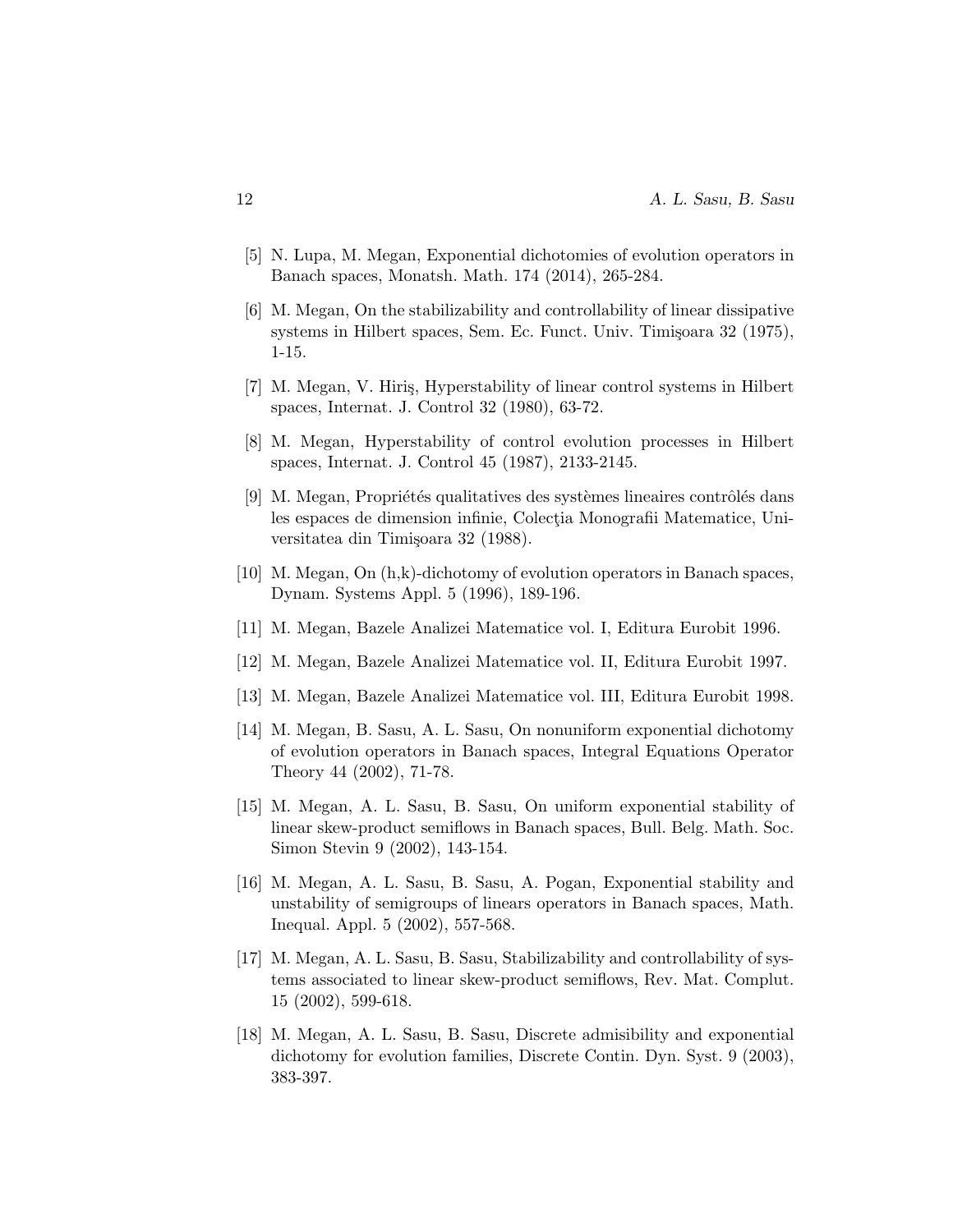- [19] M. Megan, A. L. Sasu, B. Sasu, Theorems of Perron type for uniform exponential dichotomy of linear skew-product semiflows, Bull. Belg. Math. Soc. Simon Stevin 10 (2003), 1-21.
- [20] M. Megan, A. L . Sasu, B. Sasu, Perron conditions for uniform exponential expansiveness of linear skew-product flows, Monatsh. Math. 138 (2003), 143-157.
- [21] M. Megan, A. Pogan, On exponential h-expansiveness of semigroups of operators in Banach spaces, Nonlinear Anal. 52 (2003), 545-556.
- [22] M. Megan, A. L. Sasu, B. Sasu, The Asymptotic Behaviour of Evolution Families, Editura Mirton, 2003.
- [23] M. Megan, A. L. Sasu, B. Sasu, Perron conditions for pointwise and global dichotomy of linear skew-product flows, Integral Equations Operator Theory 50 (2004), 489-504.
- [24] M. Megan, L. Buliga, Functionals on normed function spaces and exponential instability of linear skew-product semiflows, Bull. Belg. Math. Soc. Simon Stevin, 14 (2007), 355-362.
- [25] M. Megan, A. L. Sasu, B. Sasu, Modelari matematice și comportari asimptotice ale sistemelor cu control, Editura Politehnica, 2008.
- [26] M. Megan, T. Ceauşu, A. A. Minda, On Barreira-Valls polynomial stability of evolution operators in Banach spaces, Electron. J. Qual. Theory Differ. Equ. 33 (2011), 1-10.
- [27] M. Megan, I. L. Popa, Exponential splitting for nonautonomous linear discrete-time systems in Banach spaces, J. Comput. Appl. Math. 312 (2017), 181–191.
- [28] C. L. Mihit, M. Megan, T. Ceauşu, The equivalence of Datko and Lyapunov properties for (h,k)-trichotomic linear discrete-time systems, Discrete Dyn. Nat. Soc. 2016 (2016), Article ID 3700262, 1-8.
- [29] A. A. Minda, M. Megan, On (h,k) stability of evolution operators in Banach spaces, Appl. Math. Lett. 24 (2011), 44-48.
- [30] I. L. Popa, T. Ceauşu, M. Megan, On exponential stability for linear discrete-time systems in Banach spaces, Comput. Math. Appl. 63 (2012), 1497-1503.